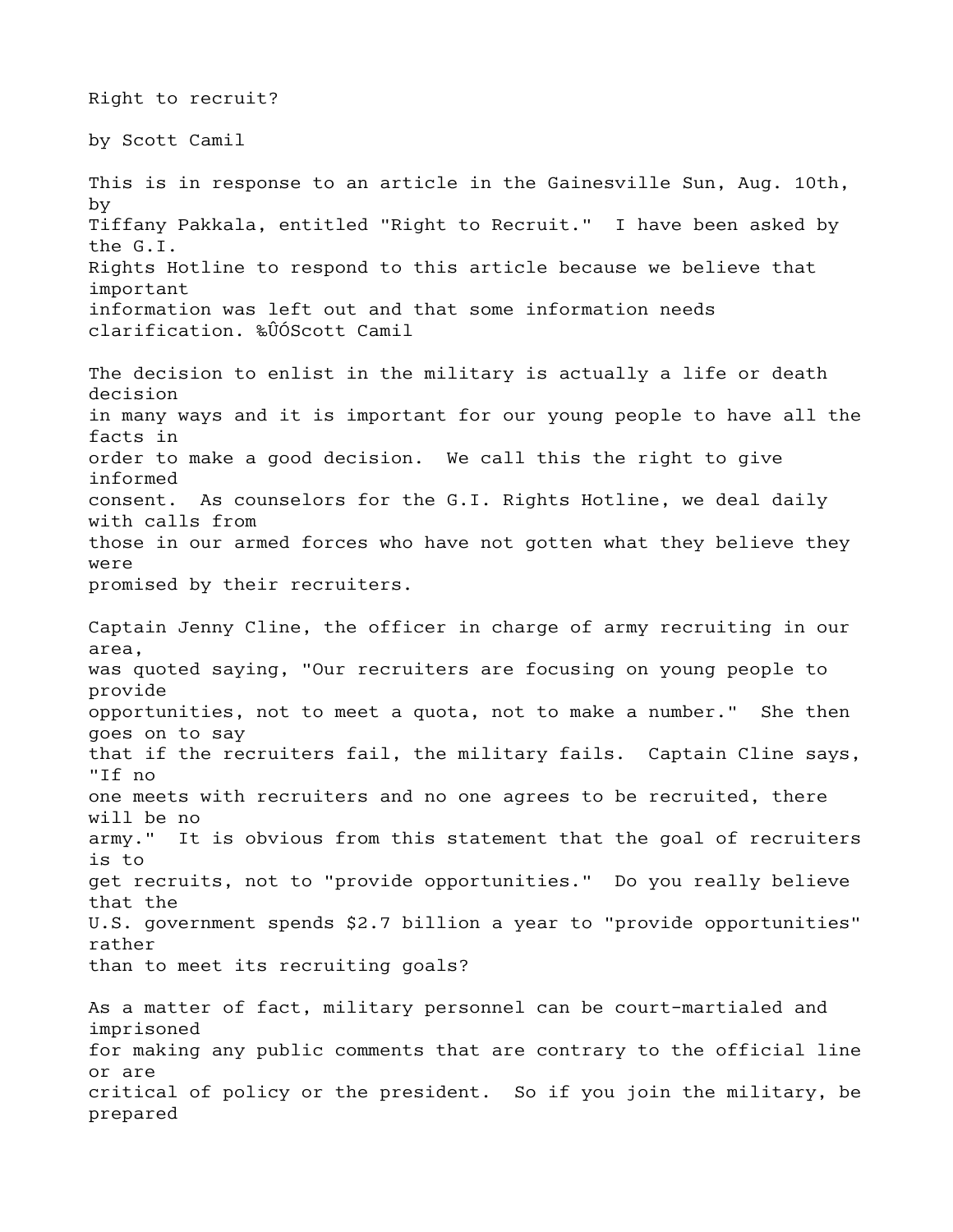to give up your right to free speech. Captain Cline is not free to say anything but the official line. As for the opportunities offered by the military, according to Ohio State researchers Mangum and Ball, who received funding from the military, only 12% of male veterans and 6% of female veterans surveyed made any use of skills learned in the military in their civilian jobs. Captain Cline says that each of her recruiters is trained in ethical and legal issues before dealing with potential recruits. She omitted the fact that the Army is 40% behind in their recruitment quotas for 2005, resulting in extreme pressure on recruiters. As a consequence of 480 complaints received from January to May 2005 about improper conduct by recruiters, the Army called their first ever national stand down on May 20, 2005 to examine problems ranging from recruiter lies to the problem of recruiters being arrested for improper sexual contact with potential recruits, some of whom are minors. (One of the places this occurred was Gainesville.) Some recruiters are getting potential recruits fake diplomas as well as having them lie about some of their physical problems. All of this is a matter of record. Captain Cline says, "When soldiers come home, they will still have a very good career with prospects for advancement, veterans' benefits, free medical care, free childcare. Where else can you get that?" In reality, if a soldier comes home and stays in the military, they will continue to receive free medical care. However, if they get out of the service and go to the V.A., the rules change. They only get 2 years of free medical if they have no service-connected conditions. In some cases, the V.A. charges a copay for medicine and medical services. The existence of free childcare is unknown to anyone at the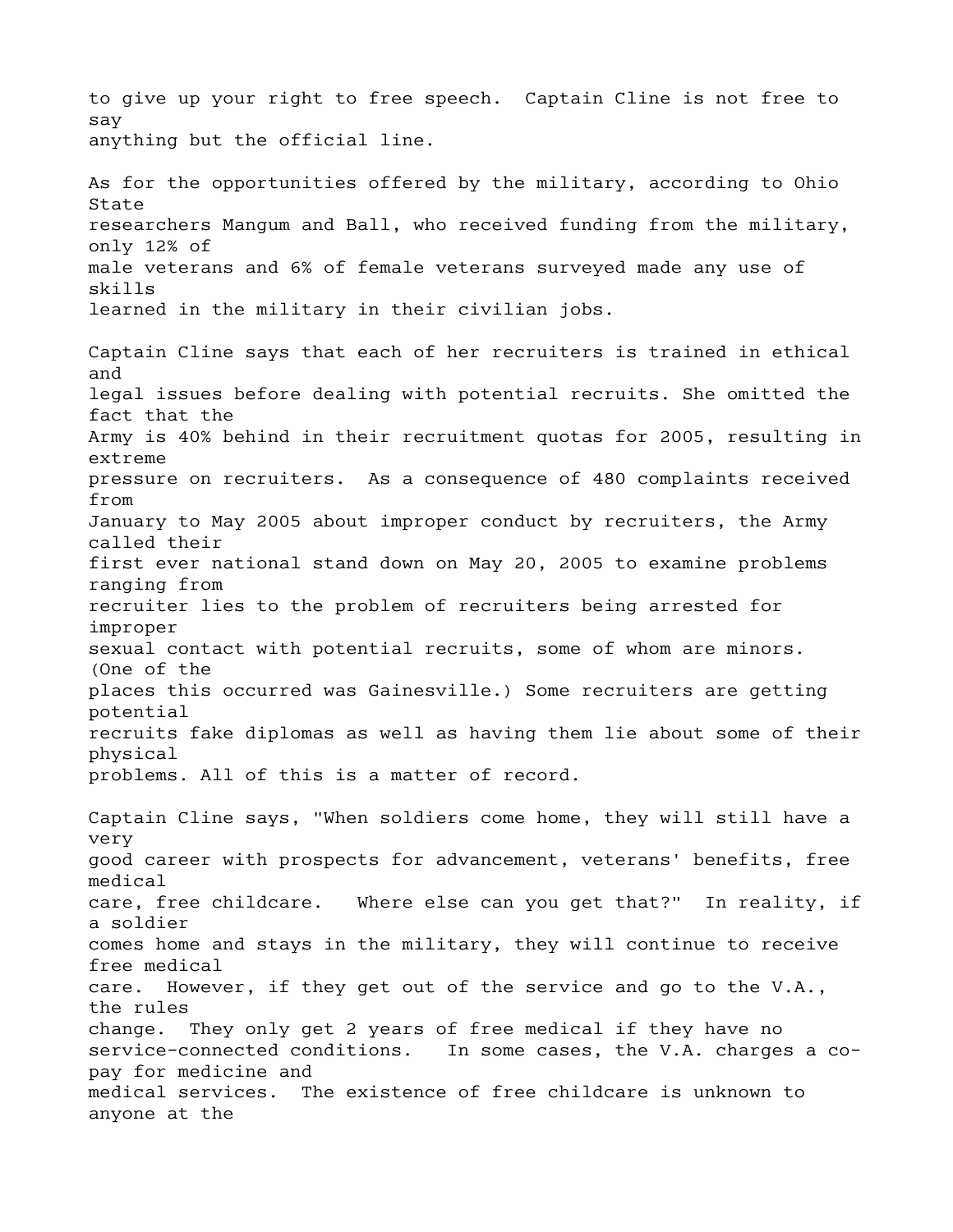V.A. that I have spoken to. And in fact reservists are required to make arrangements for childcare prior to deployment, at their own expense. I spoke with a recruiter while we were both in line at the post office. I told him I was a veteran and asked him if he told recruits about "Stop Loss" (a rule that allows the military to keep you even after you have completed your full 8 year obligation, known as an enlistment agreement, until the war has been over for 6 months). He looked at me, smiled and said, "I have a quota and I am not going to say anything that will have a negative impact on my ability to meet my quota." I wonder if Captain Cline has her recruiters tell our kids that this administration has cut money for the V.A., or that their families and friends will have to raise money to buy flack jackets because the military does not have enough to go around, or that the Bush administration has cut the soldiers' combat pay as well as their overseas pay! The military does what the politicians tell them to do. In Vietnam, we were exposed to Agent Orange; 40 years later American veterans and their families are still suffering from the effects of Agent Orange. We have many veterans suffering from Gulf War syndrome, which is believed to be linked to the drug concoction that they were forced to take even though the FDA did not approve it. We also have veterans suffering from the effects of depleted uranium that we use in our ammunition. If you believe the military is for you, be forewarned that you may be treated like a lab rat and exposed to chemicals or radiation that will hurt your family in later years. The recruits are made promises by recruiters, but there are lots of problems.

 The recruiting agreement says, "5b. Laws and regulations that govern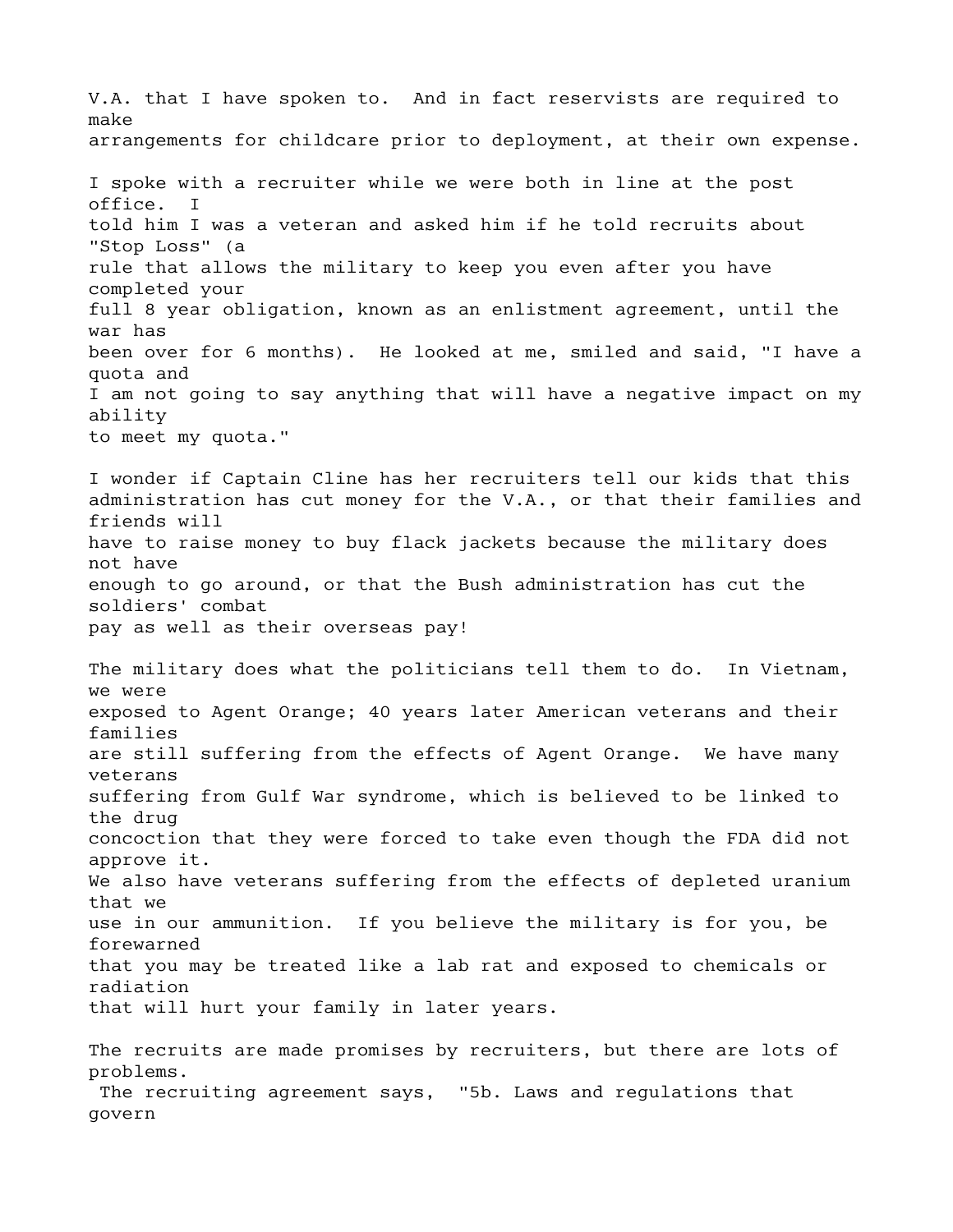military personnel may change without notice to me. Such changes may affect my status, pay, allowances, benefits, and responsibilities as a member of the Armed Forces REGARDLESS of the provisions of this enlistment/reenlistment document." What this means is regardless of what a recruiter promises you and regardless of what training or assignment you think you are signing up for, the military will place you where they need you. I had a case where a man enlisted based on a promise to go to nursing school. His unit was redesignated as an MP unit; everyone in the unit was made an MP. They had 4 weeks of training and were sent to Iraq as MPs. One of the other local counselors on the local G.I. Rights Hotline had a case where a man was promised he would be a truck driver. After boot camp, he was told that his eyesight was too bad, that he did not qualify to be a truck driver and was being sent to the infantry. This is the kind of deceptive tactic used by the military to trick recruits out of their promises. Do you really believe that if a person's eyesight were too bad to drive a truck, it would be safe to give him a gun on the battlefield? The overwhelming majority of those of us working on the G.I. Rights Hotline are veterans. We are not anti-military. As veterans, we have experienced the way that the military works. We provide assistance to those members of the military who feel that they are being taken advantage of, lied to or tricked. We believe that when the politicians are being irresponsible with the use and safety of our troops, the government loses in its argument that the military is a good career move. Presently, the politicians are being irresponsible with the troops and, as veterans, we feel that to feed our kids into this system without informed consent is a dereliction of duty. By informed consent, we mean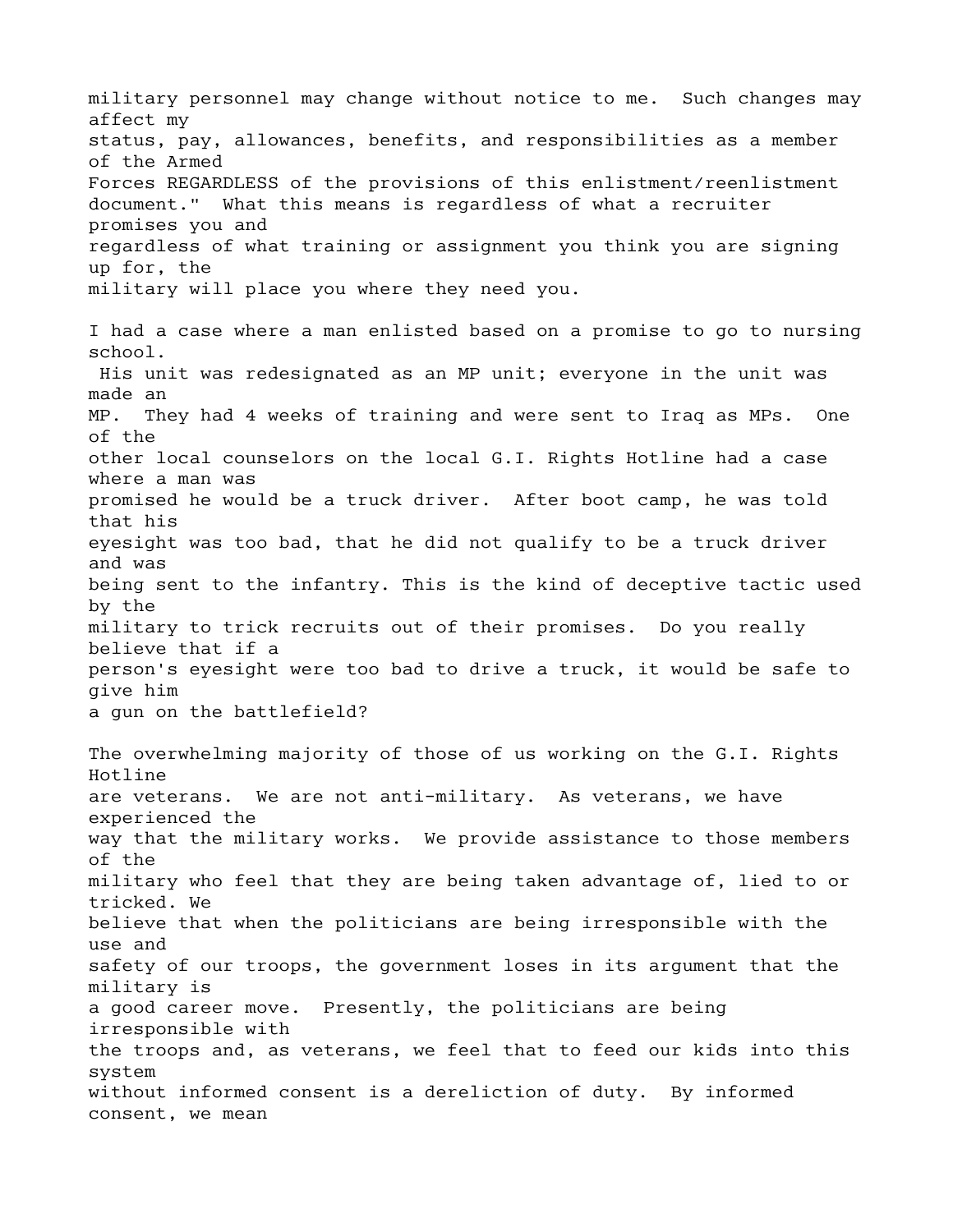telling those kids the whole truth, not just the flashy stuff.

A good example of this is a common story used to enlist to reserve recruits. They are told that they will serve one weekend a month, two weeks a year and still attend college. In reality, since reservists are being used as active duty soldiers, it is much more likely they will serve in Iraq or Afghanistan before completing any college. Many reservists have complained to the G.I. Rights Hotline about being called up and deployed and not being able to attend college. Some complain of being deployed in the middle of a semester, causing them to lose that semester's work. This is not uncommon. The reality of educational opportunities is that service members must pay \$1200 in advance (\$100 per month for the first 12 months) in order to qualify for educational benefits. If the veteran decides after he gets out of the military that he wants to go to college but he did not pay the initial \$1,200, he cannot pay the \$1,200 and get benefits. Of those who have paid, only about 35% use those benefits and there is no refund of the \$1,200 for those who do not. It would be great to join the National Guard or the Reserves and be able to help your community in cases of national emergency, but under our current administration, you would be off fighting a dubious war while your community sinks into hell with no relief. While you're in a place that you never needed to be, your family members could be dying on the streets. An example that remains etched in my memory is the woman I saw on Nightline who was dead in her wheelchair; her foot had been gnawed by a dog. The military could have and should have been called on to help the Gulf Coast after Hurricane Katrina, but they were not allowed to do anything for days

because of a criminally negligent federal government that believes